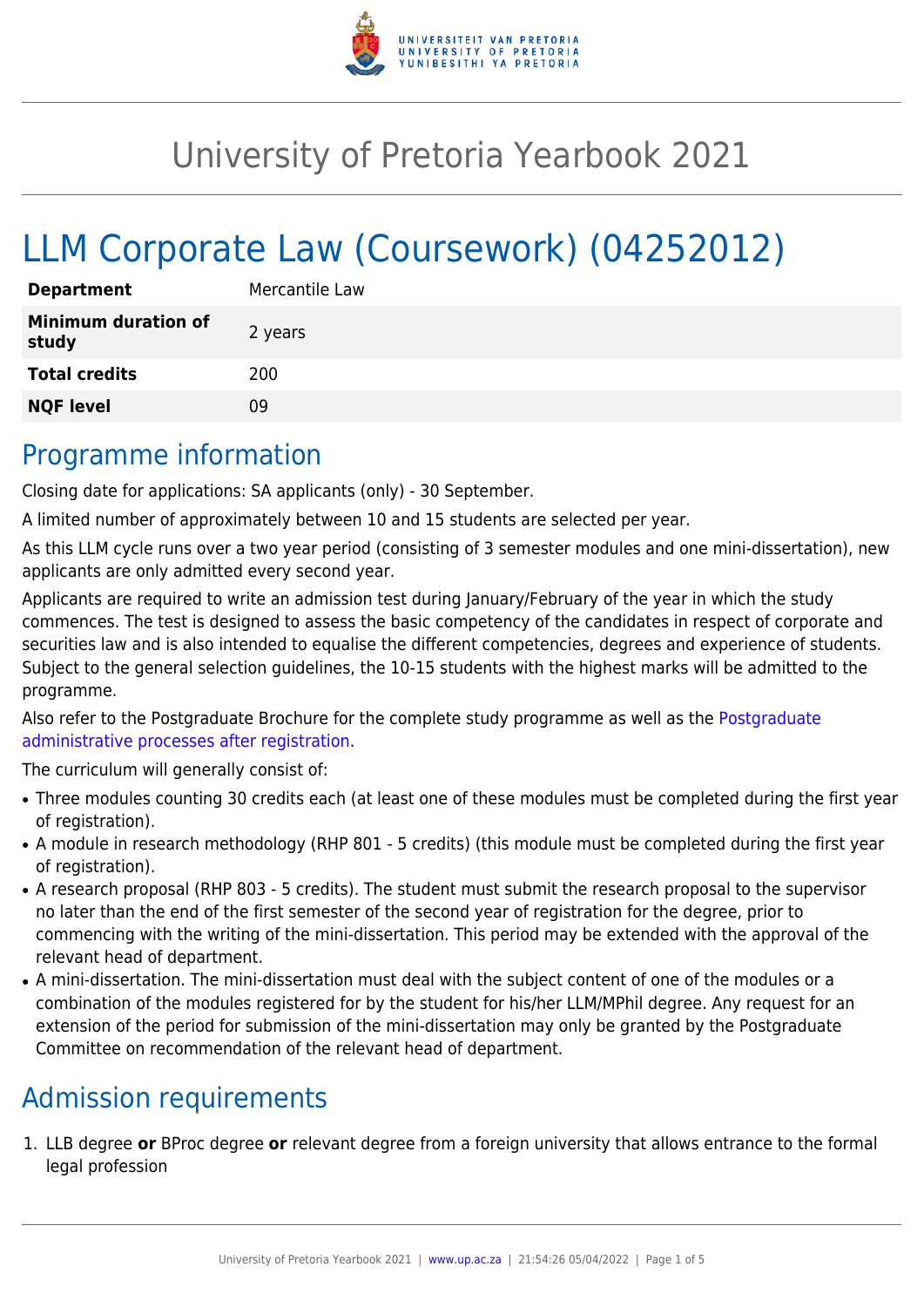

- 2. A weighted average of at least 65% at final-year level
- 3. An admissions examination may be required

# Other programme-specific information

#### **Mini-dissertation**

- The mini-dissertation must comprise 13 000 15 000 words including footnotes but excluding the list of contents and the bibliography.
- The examination copies of the mini-dissertation, to send out to the external examiners, must be submitted to Student Administration not later than the end of October for the Autumn Graduation Ceremony, end of April for the Spring Graduation Ceremony. A final electronic version must be submitted to Student Administration on or before 15 February for the Autumn Graduation Ceremony, 15 July for the Spring Graduation Ceremony after the evaluation of the examination copies of the mini-dissertation to comply with degree requirements.

### Examinations and pass requirements

In the event of having failed all modules during a particular year of study, a student will only be allowed to continue with his/her studies with the consent of the Postgraduate Committee.

Although no supplementary examination will be granted with regard to LLM and MPhil modules, the General Regulations and rules apply with regard to special and ancillary examinations.

### Research information

The relevant head of department must recommend a supervisor and title for a mini-dissertation and these must be approved by the Postgraduate Committee. The mini-dissertation must be assessed and finalised as set out in the Faculty Board-approved LLM/MPhil Policy Document of the Faculty.

Mini-dissertations, where required, must be submitted in the format determined by the supervisor and approved by the Postgraduate Committee. The supervisor may likewise, subject to the approval of the Postgraduate Committee, also determine the research topic and the scope of the proposed research. (Refer to the [Faculty of](http://www.up.ac.za/media/shared/10/ZP_Files/faculty-regulations-for-the-mini-dissertation.zp124872.pdf) [Law regulations regarding mini-dissertations](http://www.up.ac.za/media/shared/10/ZP_Files/faculty-regulations-for-the-mini-dissertation.zp124872.pdf) and also [Postgraduate administrative processes brochure for the](http://www.up.ac.za/media/shared/10/ZP_Files/post-graduate-administrative-processes-brochures-for-the-faculty-web.zp124870.pdf) [Faculty](http://www.up.ac.za/media/shared/10/ZP_Files/post-graduate-administrative-processes-brochures-for-the-faculty-web.zp124870.pdf))

## Pass with distinction

For the degree to be awarded with distinction a student must obtain an average of at least 75% for all the coursework modules, as well as a minimum of 75% for the mini-dissertation. The modules must have been written for the first time.

## General information

#### Period of registration

The duration of the programme will in general be four semesters (2 years) but may be completed within two semesters (1 year) where possible, subject to fulfilment of all the requirements for the degree and payment of the full amount prescribed for the LLM degree. Programmes may also be structured to allow for one year of study only. The one- or two-year period may only be extended by the Postgraduate Committee on recommendation of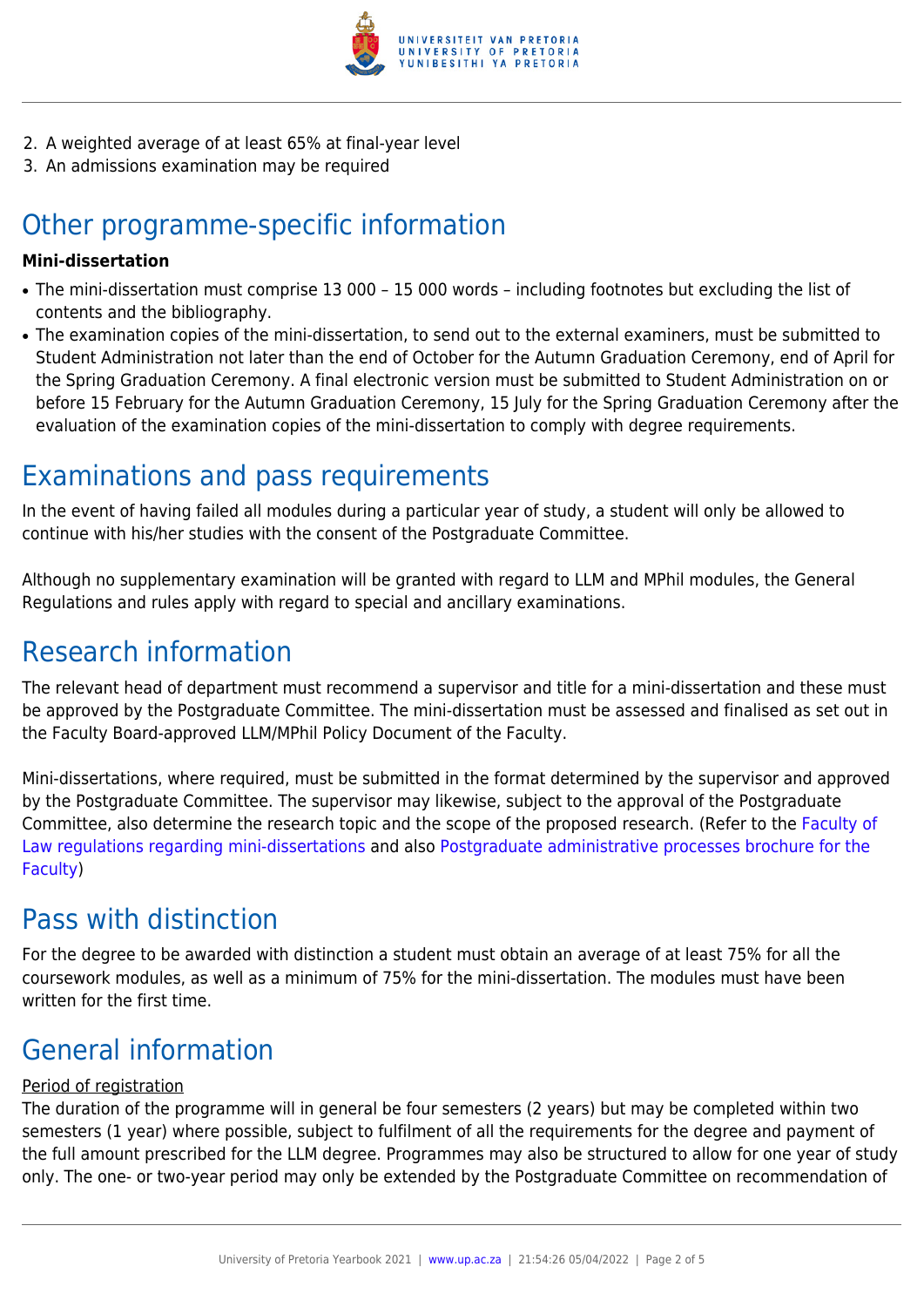

the relevant head of department based on good reason shown and if it is clear that the student will be able to complete the programme in a further year of study.

#### **Limiting of modules on offer in a particular academic year and availability to foreign students**

The Dean determines which modules will be presented each year, taking into consideration the availability of lecturing personnel, space and financial implications and/or other circumstances. The Dean may, on recommendation of the relevant head of department, determine the maximum number of registrations for a specific elective module in terms of the prescribed guidelines. The Dean may also, on recommendation of the relevant head of department, determine that a particular LLM module will not be offered where on the first day of lectures four or fewer students are registered for such module.

#### **Re-registration for modules**

A student may not register more than twice for the same module. In order to pass a module the student must obtain a final mark of 50%.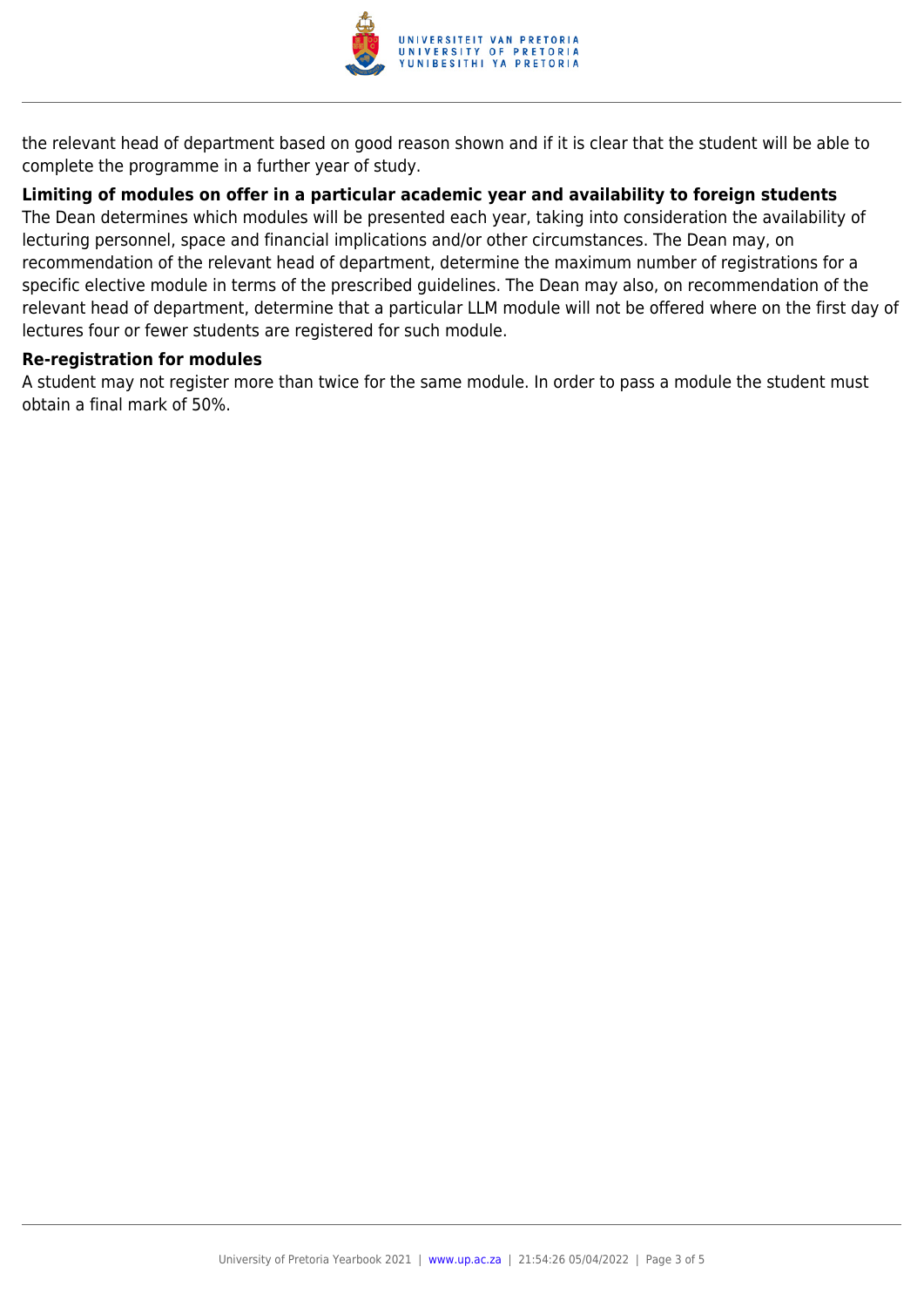

# Curriculum: Year 1

#### **Minimum credits: 95**

#### **Core modules**

[Law of securities 801](https://www.up.ac.za/yearbooks/2021/modules/view/LRR 801) (LRR 801) - Credits: 30.00 [Company law 801](https://www.up.ac.za/yearbooks/2021/modules/view/MKR 801) (MKR 801) - Credits: 30.00 [Research methodology 801](https://www.up.ac.za/yearbooks/2021/modules/view/RHP 801) (RHP 801) - Credits: 5.00 [International take-overs and reorganisations 802](https://www.up.ac.za/yearbooks/2021/modules/view/TOR 802) (TOR 802) - Credits: 30.00